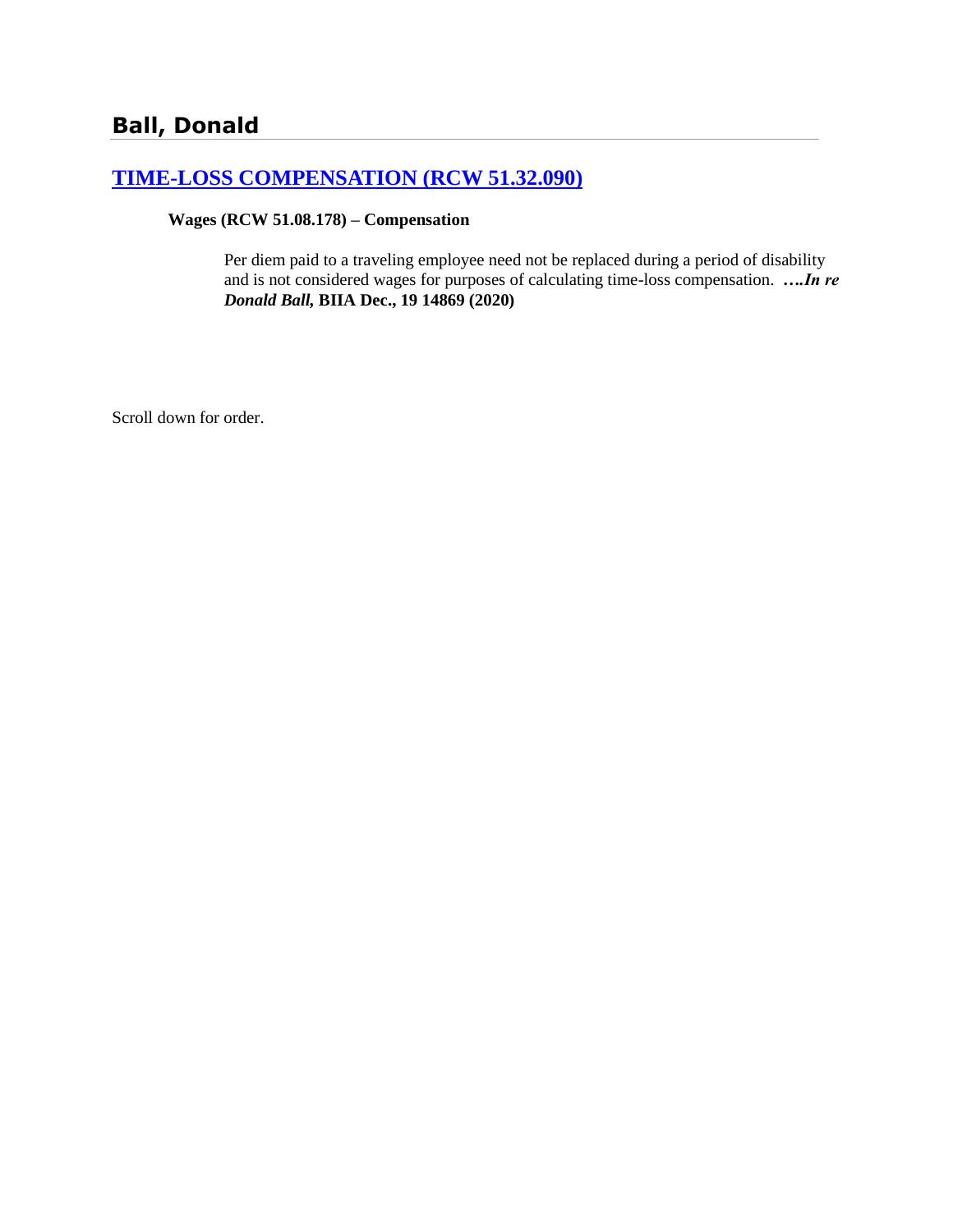#### **BEFORE THE BOARD OF INDUSTRIAL INSURANCE APPEALS STATE OF WASHINGTON**

**)**

**IN RE: DONALD J. BALL ) DOCKET NO. 19 14869**

## **CLAIM NO. BC-66994 ) DECISION AND ORDER**

Donald J. Ball was injured during the course of his employment. The Department of Labor and Industries allowed his claim and subsequently issued an order that established Mr. Ball's monthly rate of time-loss compensation benefits. The Department did not include the value of per diem reimbursements that Mr. Ball's employer paid him because he was working out of state on the date when he was injured. Mr. Ball appealed, contending that the per diem payments were wages. Our industrial appeals judge determined that the per diem reimbursements represented an economic gain for Mr. Ball and that the Department had to include their value in setting his wage replacement rate. The Department asks the Board that it affirm the Department's order. We hold that, in accordance with the Washington Supreme Court's holding in *Cockle v. Department of Labor & Indus. <sup>1</sup>* per diem reimbursements are not consideration of like nature such as board, fuel, housing, and health care benefits. We **AFFIRM** the Department's wage replacement order.

# **DISCUSSION**

Timken Motor & Crane Services (Timken), which is a windmill repair business, employed Mr. Ball as a wind technician. On March 20, 2018, Mr. Ball's job required him to inspect and repair generators in the state of Wisconsin.

Timken paid employees whose job required them to work away from home \$980 a week per diem payments for rent and food. Mr. Ball said that while he was in Wisconsin, he spent \$460 a week for rent and \$140 a week for food—a total of \$600. Timken allowed Mr. Ball to keep the balance of the per diem payments. It deposited separate checks for Mr. Ball's hourly wages, which included overtime pay and approved per diem reimbursement, directly into his bank account.

Mr. Ball tore a muscle in his right arm on May 20, 2018, when the ratchet wrench that he was using to tighten a generator bolt broke and his arm hyperextended.

On April 3, 2019, the Department issued an order that established Mr. Ball's monthly rate of time-loss compensation based on his receipt of wages, including overtime pay, and health care benefits in the gross sum of \$5,904.20, and his status as a married individual who had two children.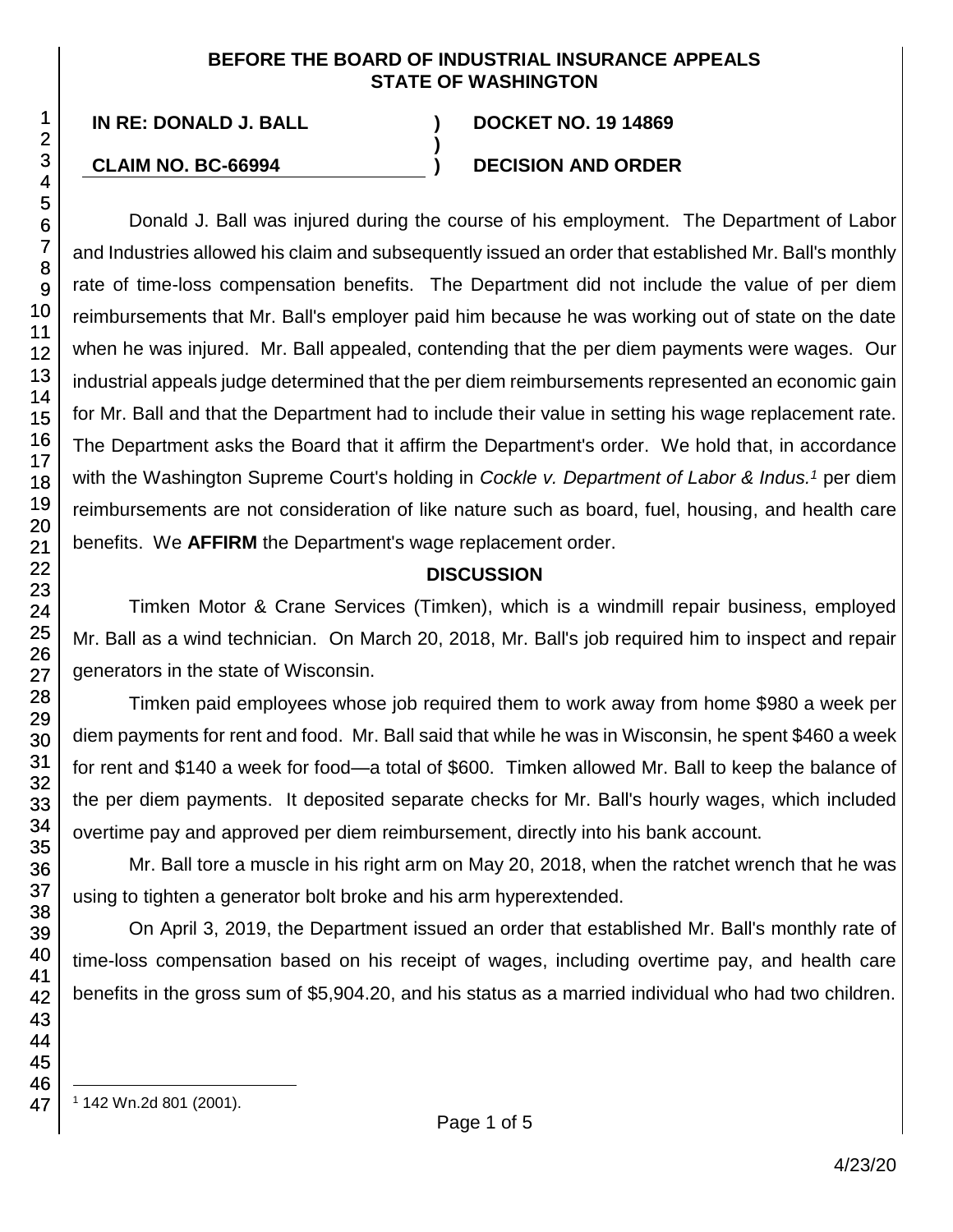The Department's calculations did not include the \$980 a week per diem reimbursements that Mr. Ball was paid when he was working on the road.

Relying on two of our decisions and orders, our industrial appeals judge reversed the Department's order and remanded the claim to the Department to include the value of the per diem reimbursements in setting Mr. Ball's wage replacement rate. Both of the decision and orders predated the Washington Supreme Court's decision in *Cockle.*

In relevant part, RCW 51.08.178(1) provides: "The term 'wages' shall include the reasonable value of board, housing, fuel **or other consideration of like nature** received from the employer as part of the contract of hire…"(Emphasis added).

In *Cockle,* the court required the Department to include the monthly amount that Ms. Cockle's employer paid for her health care benefits. It interpreted the phrase, "other consideration of like nature," as including non-fringe, readily identifiable, and reasonably calculable, benefits that are critical to the protection of a worker's basic health and survival. We feel obligated to note that there are post-*Cockle* Decision and Orders in which per diem expenses were included as part of the wage. *In re Harvey L. Jennings<sup>2</sup>* and *In re Mark J. Zelinski<sup>3</sup>* are examples. However, in these two decisions there is no meaningful analysis why the travel per diem should be included in the wage. The focus of the decisions was on other issues and not inclusion of per diem in the wage calculation. There have been instances where we have included per diem post-*Cockle*, but in narrow circumstances not present here. On the other hand, the court in *Gallo* applied the test from *Cockle* and declared benefits that a worker need not replace during a period of disability are not wages for purposes of establishing his or her time-loss compensation benefits.<sup>4</sup>

In response to the supreme court's decision, effective June 15, 2003, the Department adopted WAC 296-14-524. Among other things, it provides that in order to qualify as consideration of like nature, the benefit that a worker receives must provide a necessity of life without which the worker cannot survive a period of even temporary disability and it must be a benefit which virtually all employees in every employment use to protect their immediate health and survival, while employed.

The Department determined that Mr. Ball's per diem reimbursements did not qualify as consideration of like nature within the meaning of RCW 51.08.178(1). We agree.

l Dckt. No. 06 12550 (February 5, 2007).

Dckt. No. 03 31756 (March 31, 2005).

*Gallo v. Dep't of Labor & Indus.,* 155 Wn.2d 470 at 489-490 (2005).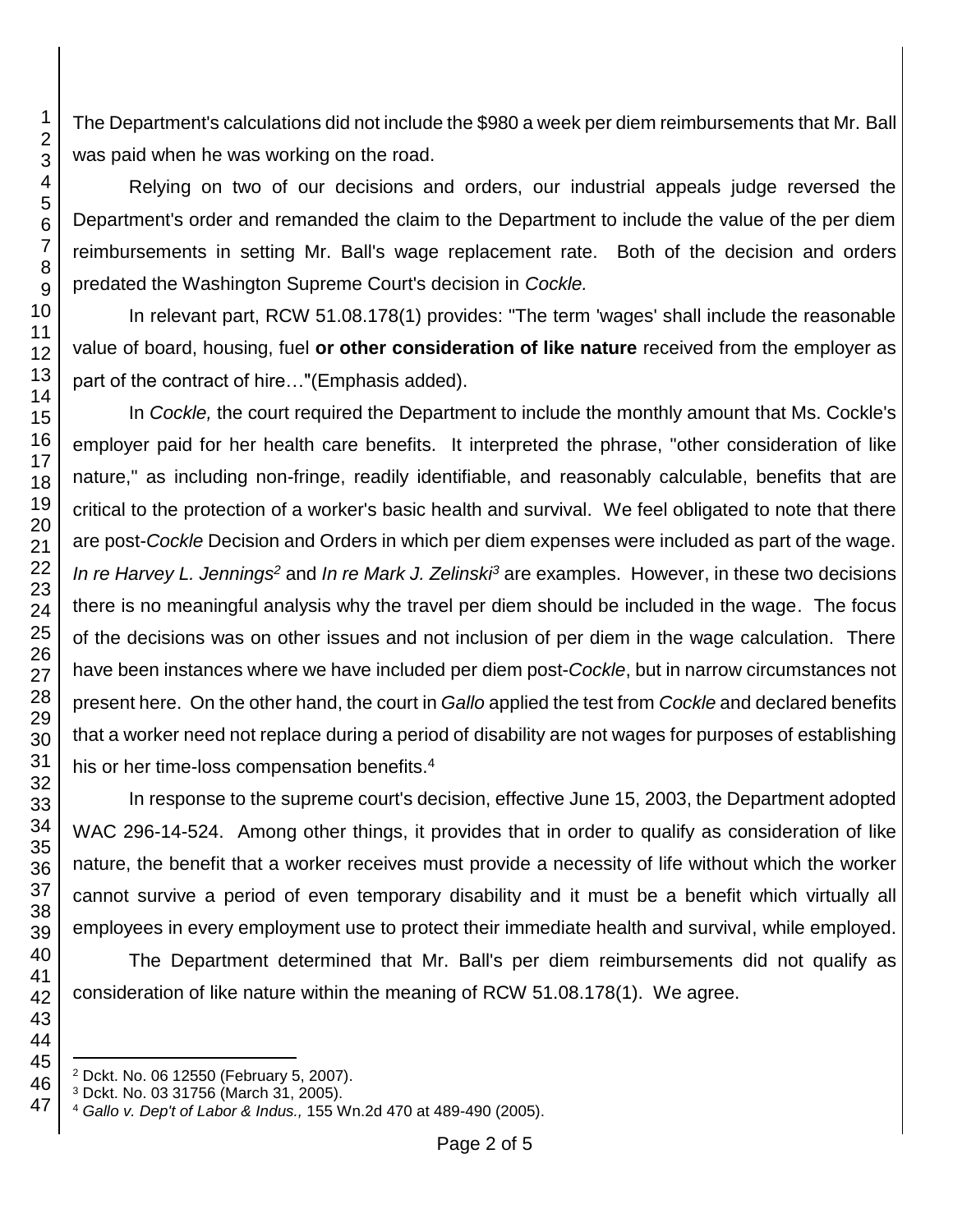The per diem payments that Timken paid to Mr. Ball were intended to reimburse him for lodging and food costs that he would not have incurred were he not working away from home and that it did not pay when Mr. Ball was not working on the road. He would not need to replace travel reimbursement while not working and not traveling for work due to his disability. The reimbursements were not necessary to his basic health and survival and without which he could not survive a period of temporary total disability.

Other than its omission of the value of his sometimes-paid per diem reimbursements, Mr. Ball did not challenge any of the calculations that the Department made when it established his time-loss compensation rate. The Department properly calculated the rate. We affirm the Department's April 3, 2019 order.

## **DECISION**

In Docket No. 19 14869, the claimant, Donald J. Ball, filed a protest with the Department of Labor and Industries on April 24, 2019. The Department forwarded it to the Board of Industrial Insurance Appeals as an appeal. The claimant appeals a Department order dated April 3, 2019. In this order, the Department affirmed the provisions of an order dated March 13, 2019, that established Mr. Ball's monthly time-loss compensation benefit rate. This order is correct and is affirmed.

#### **FINDINGS OF FACT**

- 1. On July 23, 2019, an industrial appeals judge certified that the parties agreed to include the Jurisdictional History in the Board record solely for jurisdictional purposes.
- 2. Donald J. Ball injured his right arm on May 20, 2018, during the course of his employment as a wind technician for Timken Motor & Crane Services (Timken) while he was working in the state of Wisconsin.
- 3. On the date when he was injured and whenever Mr. Ball worked on the road, Timken reimbursed him for his lodging and food costs through per diem payments in the weekly sum of \$980.
- 4. Timken allowed Mr. Ball to retain the balance of any per diem reimbursements it paid to him if he did not spend the entire sum for lodging and food.
- 5. Timken did not pay Mr. Ball for lodging and food when he was not working on the road for the business.
- 6. The Department established Mr. Ball's rate of time-loss compensation based on his receipt of wages, including overtime pay, and health care benefits in the gross sum of \$5,904.20 a month, and his status as a married individual who had two children.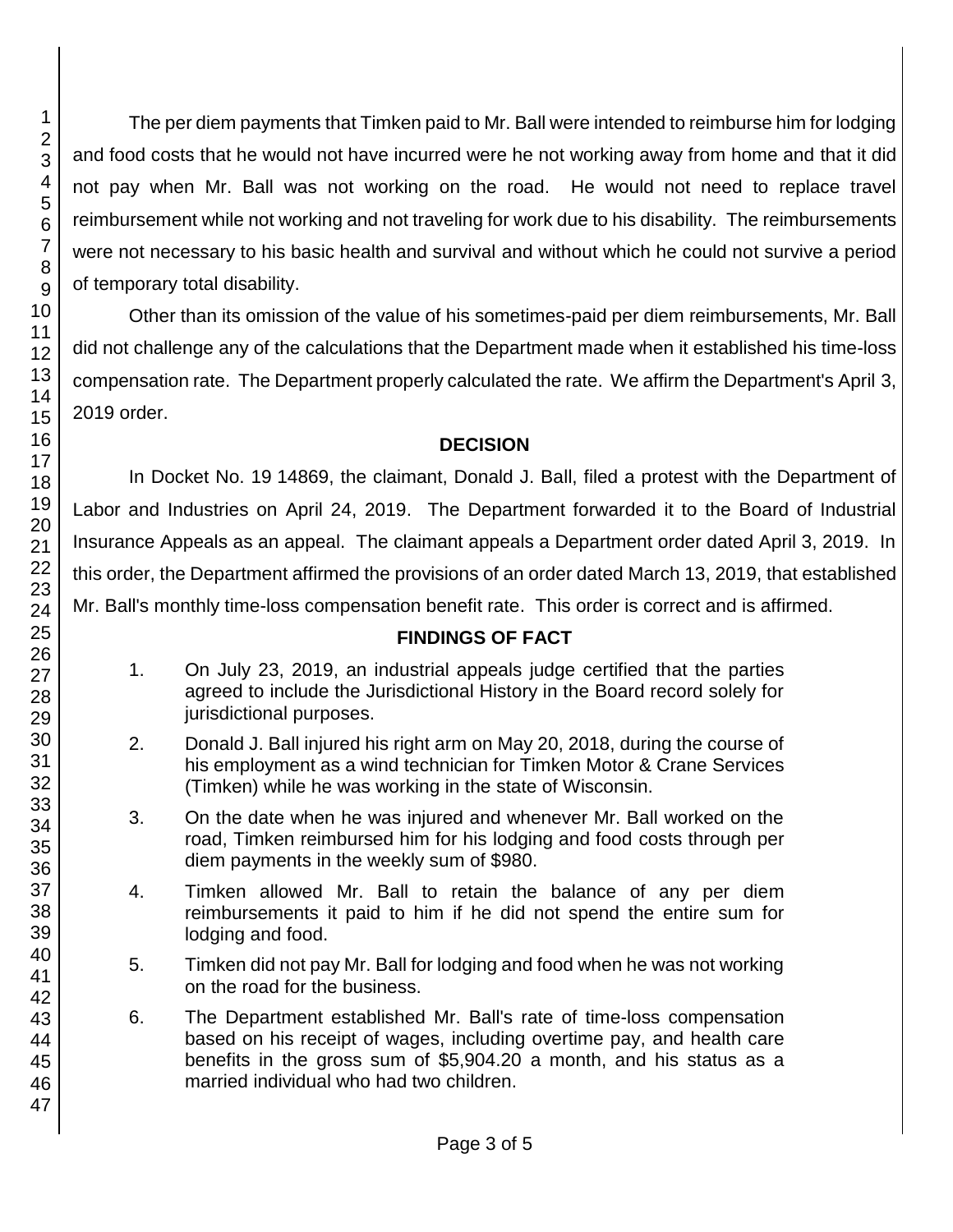- 7. The Department did not use Mr. Ball's receipt of per diem reimbursements as a factor when it calculated his monthly rate of wage replacement benefits.
- 8. The per diem reimbursements that Timken paid Mr. Ball were not critical to protect his basic health and survival and without which he could not survive a period of temporary, total disability.

#### **CONCLUSIONS OF LAW**

- 1. The Board of Industrial Insurance Appeals has jurisdiction over the parties and subject matter in this appeal.
- 2. Per diem reimbursements for travel expenses are not wages within the meaning of RCW 51.08.178(1).
- 3. The April 3, 2019 order of the Department of Labor and Industries is correct and it is affirmed.

Dated: April 23, 2020.

BOARD OF INDUSTRIAL INSURANCE APPEALS

BOARD OF INDUSTRIAL INSURAN<br>LINDA L. WILLIAMS, Chairperson<br>JAGK S. ENG, Member JACK S. ENG. Member